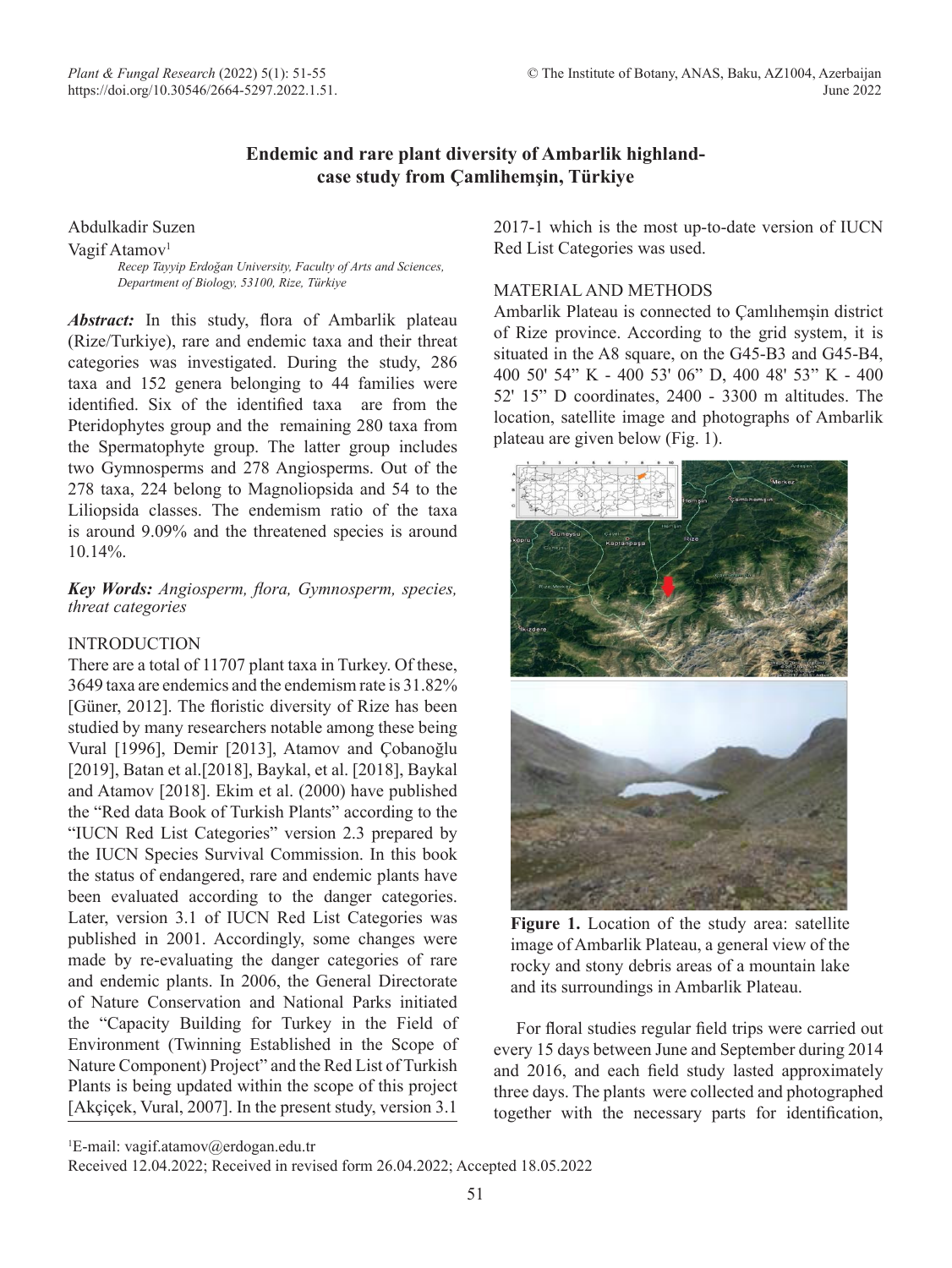and their location and elevations were recorded with a Magellan Explorist 610 brand model GPS device. Prepressing was done in the field to avoid any damage to the collected plants. The pressed plant specimens were air dried, identified and deposited in the herbarium of the University (RTEUB).

The 11-volume of Flora of Turkey [Davis, 1965- 1985; Davis et al., 1988; Güner et al., 2000] and the Flora of the Caucasus [Grossheim, 1939-1967] were used for plant identification.

Specimens with dubious identification were compared with those in Faculty of Forestry herbarium of Karadeniz Technical University (KATO), herbarium of Istanbul University Faculty of Pharmacy (ISTE) and herbarium of Istanbul University Faculty of Science (ISTF). For each specimens neseccary information (taxonomic status, author, common names, locality, habitat type, altitude, date of collection, life form, geographical element type, danger category, if any, and endemism status) were provided.

The Turkish names of the plants are given according to the Turkey Plants List, Vascular Plants [Güner, 2012], and the danger categories are given according to the "IUCN Red List of Threatened Species" [URL-1].

#### RESULTS AND DISCUSSION

Based on the study of flora, 286 species were detected and 26 of which were determined as endemics, ratio of the endemism is 9.09%.

Plants in the study area were evaluated according to the IUCN Red List of Threatened Species ver.3.1 2017- 1. The results revealed that 29 taxa in the study area are endangered, the rate of endangered taxa is 10.14%. The list of endangered plants is given in table 1, following the systematic position in the Flora of Turkey, together with family, taxa and danger categories.

The endemism ratios in the studies conducted in nearby areas were compared with the present study. The results are presented in table 2.

| Family              | Taxon                                                        | Danger Category |
|---------------------|--------------------------------------------------------------|-----------------|
| Cupressaceae        | Juniperus communis subsp. nana                               | LC              |
|                     | Juniperus sabina L.                                          | LC              |
| <b>Brassicaceae</b> | Noccaea sintenisii (Bornm.) F.K. Mey.                        | VU              |
| Celastraceae        | Parnassia palustris L.                                       | LC              |
| Fabaceae            | Trifolium pratense L. var. pratense                          | LC              |
|                     | Trifolium canescens Willd.                                   | LC              |
| Onagraceae          | Epilobium angustifolium L.                                   | LC              |
| Apiaceae            | Chaerophyllum astrantiae Boiss. & Ball.                      | NT              |
| Valerianaceae       | Valeriana dioica L.                                          | $\rm LC$        |
| Asteraceae          | Cirsium trachylepis Boiss.                                   | VU              |
|                     | Centaurea appendicigera C. Koch                              | EN              |
| Primulaceae         | Primula auriculata Lam.                                      | LC              |
| Gentianaceae        | <i>Swertia iberica</i> Fischer                               | LC              |
| Boraginaceae        | Myosotis sicula Guss.                                        | LC              |
| Scrophulariaceae    | Veronica beccabunga L. subsp: beccabunga                     | LC              |
| Lamiaceae           | Prunella vulgaris L.                                         | LC              |
| Plantaginaceae      | Plantago major L. subsp. major                               | LC              |
| Urticaceae          | Urtica dioica L.                                             | LC              |
| Liliaceae           | Narthecium balansae Briq.                                    | DD              |
| Orchidaceae         | Orchis palustris Jacq.                                       | LC              |
|                     | Dactylorhiza euxina (Nevski) H. Baumann var. euxina          | NT              |
| Juncaceae           | Juncus effusus L.                                            | LC              |
| Cyperaceae          | Eleocharis uniglumis (Link) Schultes                         | LC              |
|                     | Carex melanorrhyncha Nelmes                                  | DD              |
|                     | Carex umbrosa Host subsp. huetiana (Boiss.) Soo              | LC              |
|                     | Carex nigra (L.) Reichard subsp. alpina (Gaudin) Lemke       | LC              |
|                     | Carex nigra (L.) Reichard subsp. dacica (Heuffel) Soöin Acta | LC              |
| Poaceae             | Phleum alpinum L.                                            | LC              |
|                     | Festuca pontica [E. Alexeev ex] Markgr.-Dannenb              | EN              |

**Table 1.** Endangered taxa.

*Note: DD (Data Deficient), EN (Endangered), LC (Least Concern), NT (Near Threatened), VU (Vulnerable).*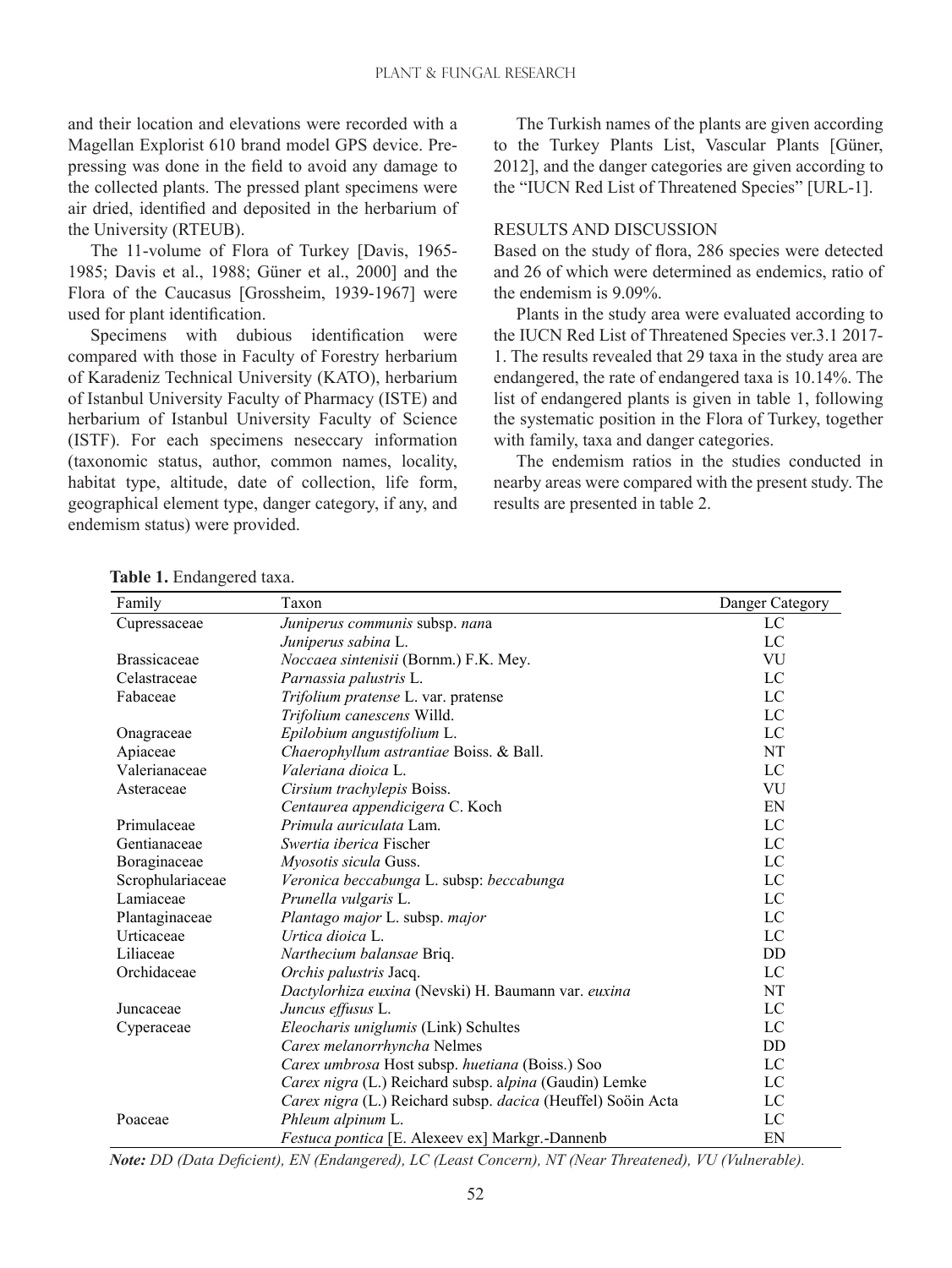| Authors           | 2017<br>Süzen, | Güner, 1987 | 1998<br>Terzioğlu, | Eminağaoğlu, 2002 | Çobanoğlu, 2012 | Baykal, 2015 |
|-------------------|----------------|-------------|--------------------|-------------------|-----------------|--------------|
| Endemism<br>ratio | 9.09           | 18.46       |                    | 6.68              | 4.25            |              |

**Table 2.** Comparison of endemism ratio in the study area with other studies (%).

The studies undertaken in the localities close to our study area are shown below. S. Terzioglu [1998] has recorded 1024 species and subspecies belonging to 117 families and 435 genera with 7% endemism rate, O. Eminağaoğlu [2002] has reported 853 taxa belonging to 92 families, 351 genera, 6.68% endemism, M. Çobanoğlu [2012] has mentioned 517 taxa, including 23 Pteridophytes, 10 Gymnosperms and 484 Angiosperms belonging to 104 families and 352 genera, endemism ratio being 4.25 %, H. Baykal [2015] has mentioned 518 taxa belonging to 74 families and 260 genera with an endemism ratio of 7 %.

In the present study, 286 taxa belonging to 44 families and 152 genera have been recorded with a ratio of endemism around 9.09 %. The ratio reported by A. Güner et al. [1987] is twice the percentage recorded by us. The reason might be that the data published by A. Güner covers whole of Rize province. Our results coincides with those of other studies conducted in the above-mentioned nearby areas.

As conclusion, it was revealed that 29 taxa in the studies area are endangered. The numbers of endangered category include LC (Least Concern) for 21, NT (Nearly Threatened) for 2, VU (Vulnerable) for 2, EN (Endangered) for 2, DD (Dat Deficient) for 2 species.

The rare species in both endemic and endangered categories are also encountered in the area. These species are *Noccaea sintenisii* (Bornm.) F.K. Mey. (Hasdaglarcik grass), *Cirsium trachylepis* Boiss.



**Figure 2.** Some rare plants for the study area: 1.*Saxifraga paniculata* Miller, Ambarlik plateau, Rocky habitat, 2300 m, 2. *Centaurea appendicigera* (C.Koch) Wagents, Ambarlik plateau, 3000 m, 3. *Corydalis alpestris* C. A. Meyer, Alpine, Ambarlik, 3200 m, 4. *Papaver lateritum* Koch, Ambarlik plateau, 2100 m, 5. *Festuca djimilensis* Boiss., Subalpine meadow, Ambarlik plateau, 2400-2600 m, 6. *Jurinella moschus* (Habl.) Bobrov subsp. *pinnatisecta* (Boiss.) Danın Et Davis, alpine meadow, Ambarlik plateau, 2800 m.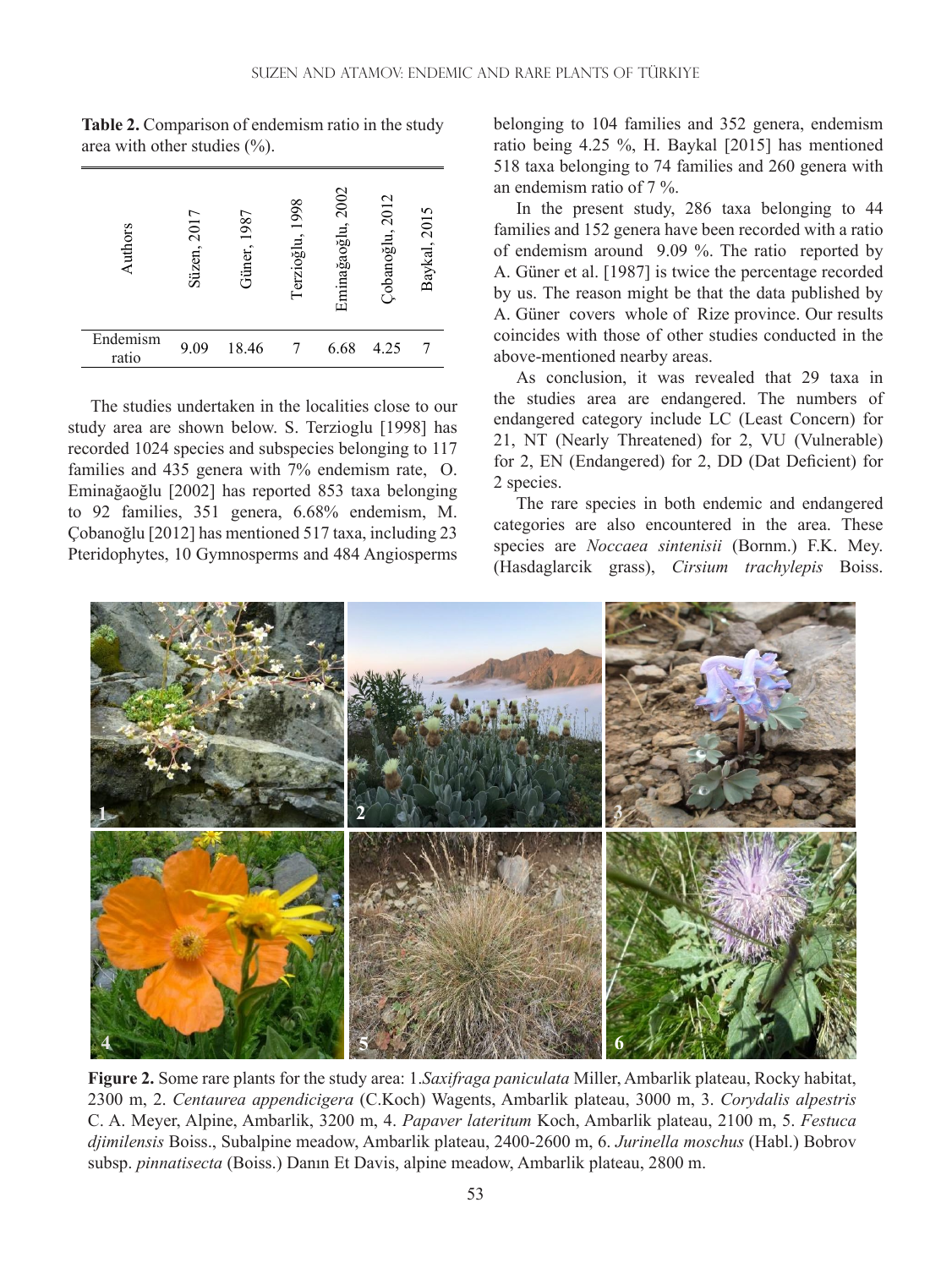(Rough boiler handle), *Centaurea appendicigera* C. Koch (Ovit Tülübaş), *Festuca pontica* [E. Alexeev ex] Markgr.-Dannenb (Rockball) is *Carex melanorrhyncha*  Nelmes (*Pristine footgrass*). Some of these taxa are given in the figure 2.

#### **REFERENCES**

- Akçiçek E., Mecit Vural M. (2007) Kumalar Mountain (Afyonkarahisar) endemic and rare plants. *Balikesir University Graduate School of Natural and Applied Sciences Journal*, 9(1): 78-864 [Akçiçek E., Mecit Vural M., (2007) Kumalar Dağı (Afyonkarahisar)' nın endemik ve nadir bitkileri. *Balıkesir Üniversitesi Fen Bilimleri Enstitüsü Dergisi*, 9(1): 78-86]
- Atamov V., Çobanoğlu M. (2019) Floristic diversity of Handüzü Natural Park and Environs, Turkey. *KSU J. Agric Nat*, 22(Suppl 1),: 84-90.
- Batan N., Atamov V., Ekşi S., Erata H. (2018) Contrubition to the bryophyte flora of the İkizdere district (Rize, Turkey). *Phytologıa Balcanica,* 24(1): 9-15.
- Baykal H. (2015) The flora, phytosociology and ethnobotanical features of Başhemşin (Çamlıhemşin/ Rize). Doctoral Thesis. Recep Tayyip Erdogan University, Institute of Science and Technology, Rize, Turkey, 202 p., 161-172. [Baykal H. (2015) Başhemşin (Çamlıhemşin/Rize)'nin florası, fitososyolojisi ve etnobotanik özellikleri. Doktora Tezi. Recep Tayyip Erdoğan Üniversitesi, Fen Bilimleri Enstitüsü, Rize, Türkiye, 202 s., 161-172]
- Baykal H., Atamov V. (2018) Flora of Isırlık natural park and environs (Rize-Turkey). *OT Sistematik Botanik Dergisi*, 25(2): 151-170.
- Baykal H., Atamov V., Yüksek T., (2018) The flora of the Nature Park Tunca Valley and its surroundings (Ardeşen-Rize/ Turkey). *Biological Diversity and Conservation*, 11(2): 9-24. [Baykal H., Atamov V., Yüksek T., (2018) Tunca Vadisi Tabiat Parkı ve çevresinin florası (Ardeşen-Rize/ Türkiye). *Biological Diversity and Conservation*, 11(2): 9-24]
- Çobanoğlu M. (2012) Flora and Vegetation of the Region Between Güneysu and Çağrankaya. Master Thesis. Recep Tayyip Erdogan University, ScienceInstitute, Rize, Turkey, 141s., 1-14. [Çobanoğlu M. (2012) Güneysu-Çağrankaya Arası Bölgenin Flora ve Vejetasyonu. Yüksek Lisans Tezi. Recep Tayyip Erdoğan Üniversitesi, Fen Bilimleri Enstitüsü, Rize, Türkiye, 141s., 1-141]
- Davis P.H., Mill R.R., Tan K. (1965-1988) Flora of Turkey and The East Aegean Islands. Edinburgh

University Press, v 1-10.

- Demir E. (2013) Ayder-Cemakçur (Çamlıhemşin/Rize) Yaylalarının Florası ve Yöre Ballarının Kimyasal ve Palinolojik Özellikleri. Yüksek Lisans Tezi. Recep Tayyip Erdoğan Üniversitesi, Fen Bilimleri Enstitüsü, Rize. Türkiye, 118s, 18-40.
- Ekim T., Koyuncu M., Vural M., Duman H., Aytac Z., Adıgüzel N. (2000) Red Book of Turkish Plants. Ankara, Turkey Nature Conservation Association and Van100.Yıl University, ISBN 9789759361105, 246 p., 1-246. [Ekim T., Koyuncu M., Vural M., Duman H., Aytaç Z., Adıgüzel N. (2000) Türkiye Bitkileri Kırmızı Kitabı. Ankara, Türkiye Tabiatını Koruma Derneği ve Van 100.Yıl Üniversitesi, ISBN 9789759361105, 246 s., 1-246]
- Eminagaoglu O. (2002) Flora of Karagöl-Sahara National Park Savsat District (Artvin) and Its Surroundings and Vegetation. PhD Thesis, Karadeniz Technical University, Institute of Science and Technology, Trabzon,Turkey, 282 pp., 133-251.[Eminağaoğlu Ö. (2002) Şavşat İlçesi (Artvin) Karagöl-Sahara Milli Parkı ve Çevresinin Flora ve Vejetasyonu. Doktora Tezi, Karadeniz Teknik Üniversitesi, Fen Bilimleri Enstitüsü, Trabzon, Türkiye, 282 s., 133-251]
- Güner A. (2012) List of Turkish Plants (With Veins) Plants), ISBN 978-605-60425-7-7, 1290 s. [Güner A. (2012) Türkiye Bitkileri Listesi (Damarlı Bitkiler), ISBN 978-605-60425-7-7, 1290 s.]
- Güner A., Özhatay N., Ekim T., Başer K.H.C. (2000) Flora of Turkey and the East Aegean Islands, Edinburgh University Press.,Vol. 11, ISBN 0 7486 1409 5, 656 s., 1-656.
- Güner A., Vural M., Sorkun K. (1987) Flora of Rize,Vegetation and Pollen Analysis of Local Honey, Project No: TBAG-650, Ankara, Turkey, 269 p. [Güner A., Vural M., Sorkun K. (1987) Rize Florası, Vejetasyonu ve Yöre Ballarının Polen Analizi, Proje No: TBAG-650, Ankara, Türkiye, 269 s.]
- Grossheim A.A. (1939-1967) Flora Kavkaza, Vols.1-7, Bakü ve Leningrad.
- Süzen A. (2017) Ambarlık Plateau (Çamlıhemşin/ Flora and Vegetation of Rize). High Master Thesis. Recep Tayyip Erdogan University, Science Sciences Institute, Rize, Turkey, 202 p., 161-172. [Süzen A. (2017) Ambarlık Yaylası (Çamlıhemşin/Rize)'nın Florası Ve Vejetasyonu. Yüksek LisansTezi. Recep Tayyip Erdoğan Üniversitesi, Fen Bilimleri Enstitüsü, Rize, Türkiye, 202 s., 161-172]
- Terzioğlu S. (1998). Flora and Vegetation of Uzungöl (Trabzon-Çaykara) and its Surroundings. Karadeniz